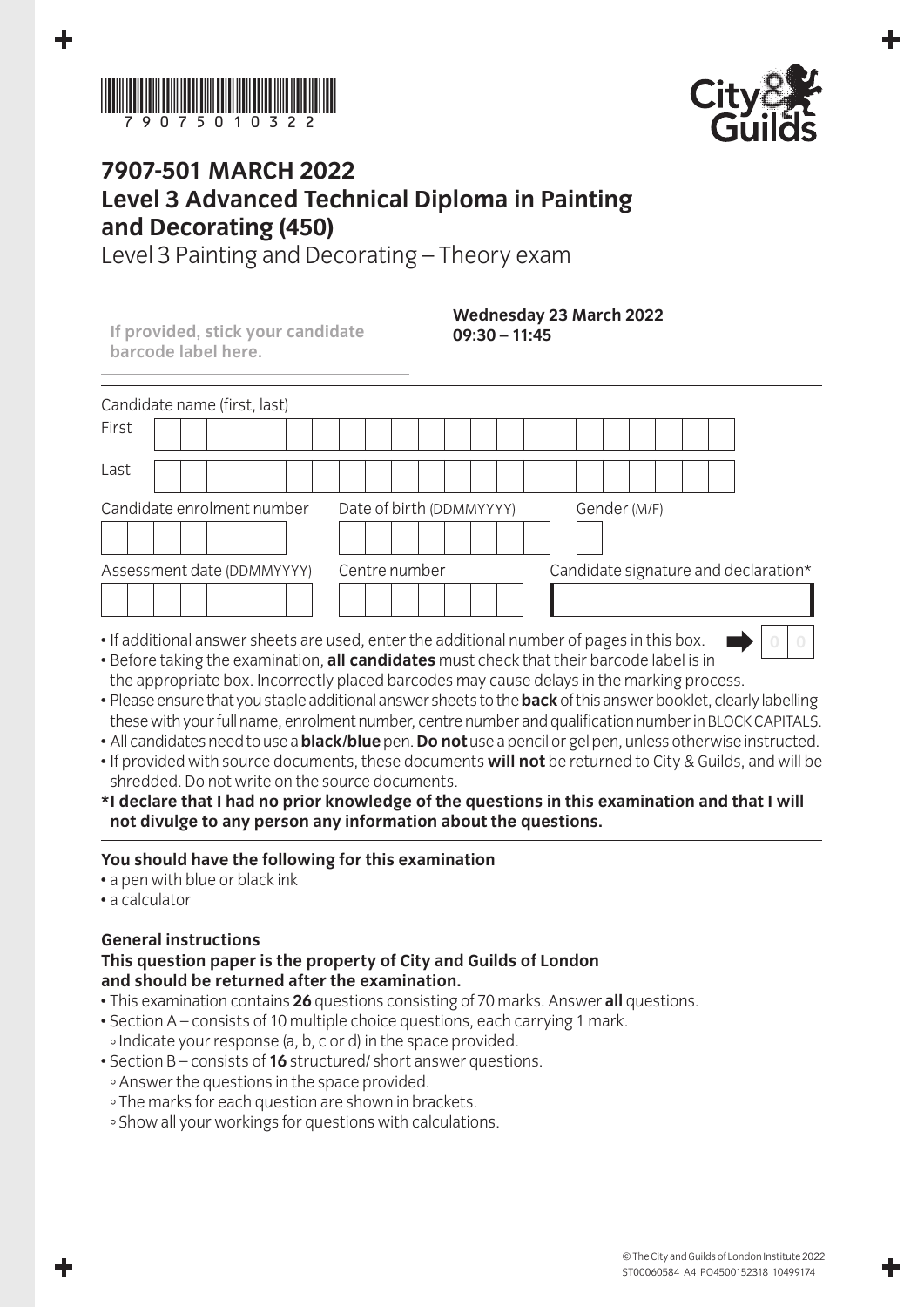#### **Section A**

|                | 7907-501                                                                                                                                                                                      | 23 March 2022<br>÷ |
|----------------|-----------------------------------------------------------------------------------------------------------------------------------------------------------------------------------------------|--------------------|
|                | <b>Section A</b>                                                                                                                                                                              |                    |
| 1              | What design function does the <b>building control department</b> of the local<br>authority oversee?                                                                                           |                    |
|                | Environmental.<br>a)<br>b)<br>Construction.<br>Waste management.<br>C)<br>Highways.<br>d)                                                                                                     |                    |
|                | Response: _____________________________                                                                                                                                                       |                    |
| $\overline{2}$ | What measurement is used to calculate the quantity of skirting required for a project?                                                                                                        |                    |
|                | Area.<br>a)<br>Weight.<br>$\mathsf{b}$<br>Length.<br>C)<br>Volume.<br>d)                                                                                                                      |                    |
|                |                                                                                                                                                                                               |                    |
| 3              | What should be included in a construction specification in relation to materials?                                                                                                             |                    |
|                | Costs.<br>a)<br>Descriptions.<br>b)<br>Quantities.<br>C)<br>Schedules.<br>d)                                                                                                                  |                    |
|                |                                                                                                                                                                                               |                    |
| 4              | What is the main benefit of using Building Information Modelling in<br>construction projects?                                                                                                 |                    |
|                | To create and manage computer drawings.<br>a)<br>To create and manage manual drawings.<br>b)<br>To create and manage information and data.<br>C)<br>To create and manage project costs.<br>d) |                    |
|                |                                                                                                                                                                                               |                    |
| 5              | What is the <b>minimum</b> height of the top handrail on a scaffold?                                                                                                                          |                    |
|                | 850 mm<br>a)<br>$000 \, \text{mm}$<br>hÌ                                                                                                                                                      |                    |

- b) 900 mm
- c) 950 mm
- d) 1000 mm

Response:

2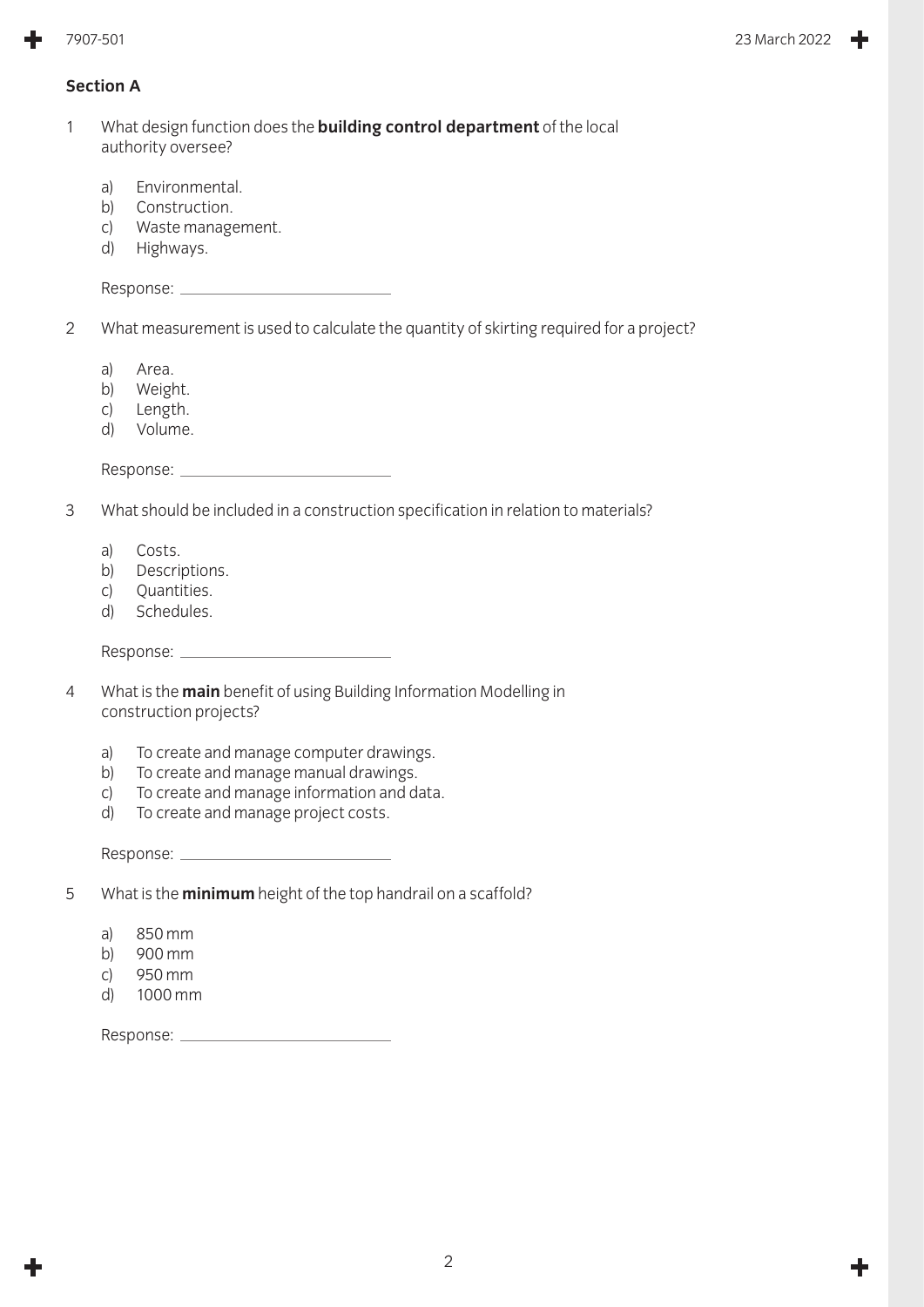|  | 7907-501 |
|--|----------|
|--|----------|

- 6 Which material is the **most appropriate** to cut on when hand cutting stencil card?
	- a) Plywood.
	- b) Hardboard.
	- c) Metal.
	- d) Glass.

Response:

7 Which piece of equipment is used to produce pore like marks when graining?

- a) Rubber comb.
- b) Flogger.
- c) Mottler.
- d) Palette knife.

Response:

- 8 What does the term **cissing** refer to in marbling?
	- a) Opening up the surface with solvent.
	- b) Using chalk to remove finger marks.
	- c) Using white spirit to remove grease.
	- d) Creating a defect free background.

Response:

- 9 What does the acronym '**LEV**' stand for when related to airless spraying?
	- a) Low Extraction Volume.
	- b) Local Extraction Volume.
	- c) Low Extraction Ventilation.
	- d) Local Extraction Ventilation.

Response:

10 What does a Ford Cup measure when used in spraying?

- a) Opacity.
- b) Viscosity.
- c) Porosity.
- d) Density.

Response: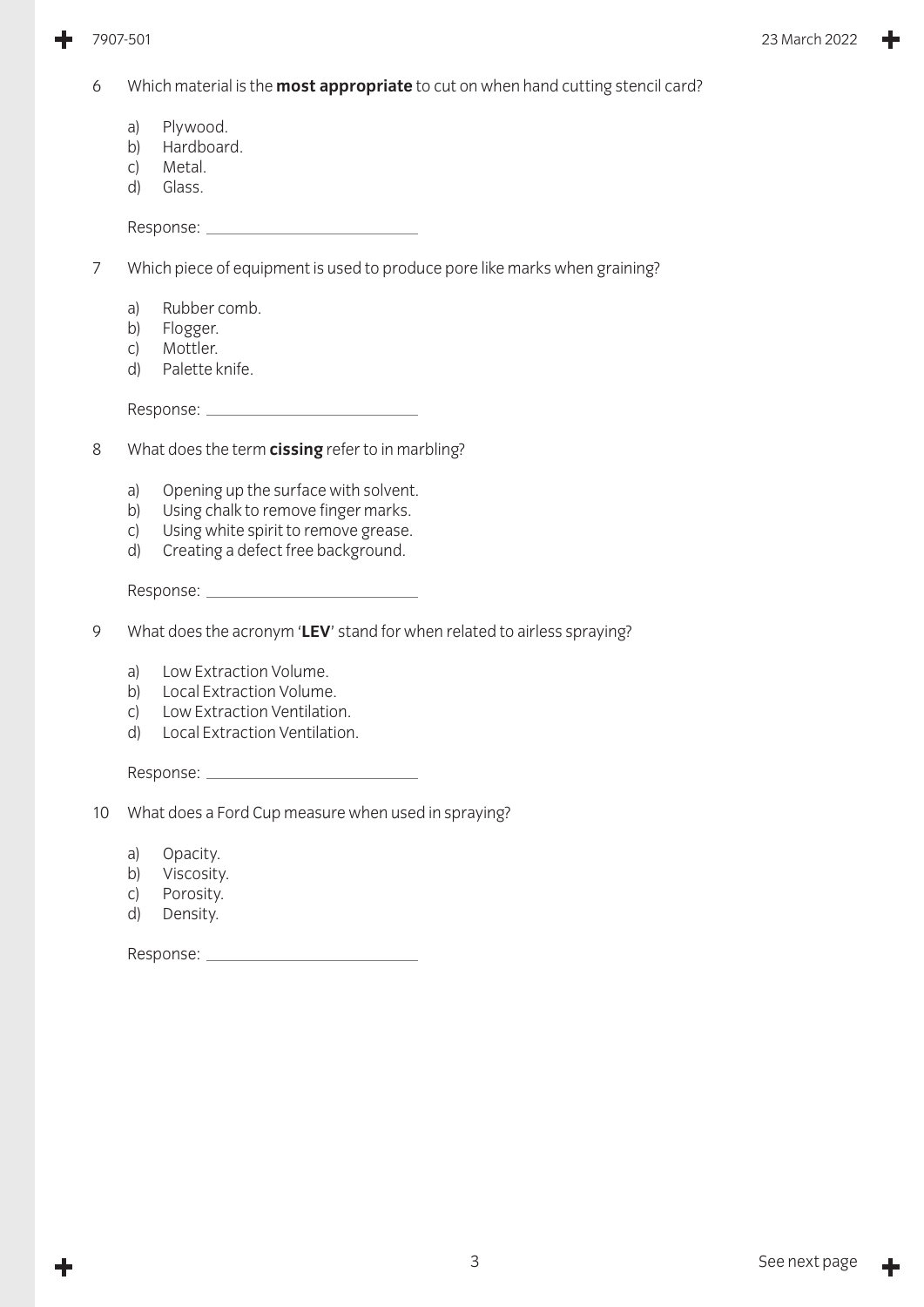

**Section B**

| 11 | Name two types of tender involved in the process of tendering for work<br>in Construction. | $(2 \text{ marks})$ |
|----|--------------------------------------------------------------------------------------------|---------------------|
| 12 | Name two cost categories that would be included when preparing a<br>construction quote.    | (2 marks)           |
| 13 | State two types of renewable energy.                                                       | (2 marks)           |
| 14 | State two factors to consider when selecting suitable access equipment.                    | (2 marks)           |
| 15 | Name two different types of filling used in brushes for softening wood grain effects.      | (2 marks)           |
| 16 | Name two items that are used to draw vein like effects in the marbling process.            | (2 marks)           |
| 17 | List two functions of an airless spray tip when spraying emulsion paint.                   | (2 marks)           |
|    |                                                                                            |                     |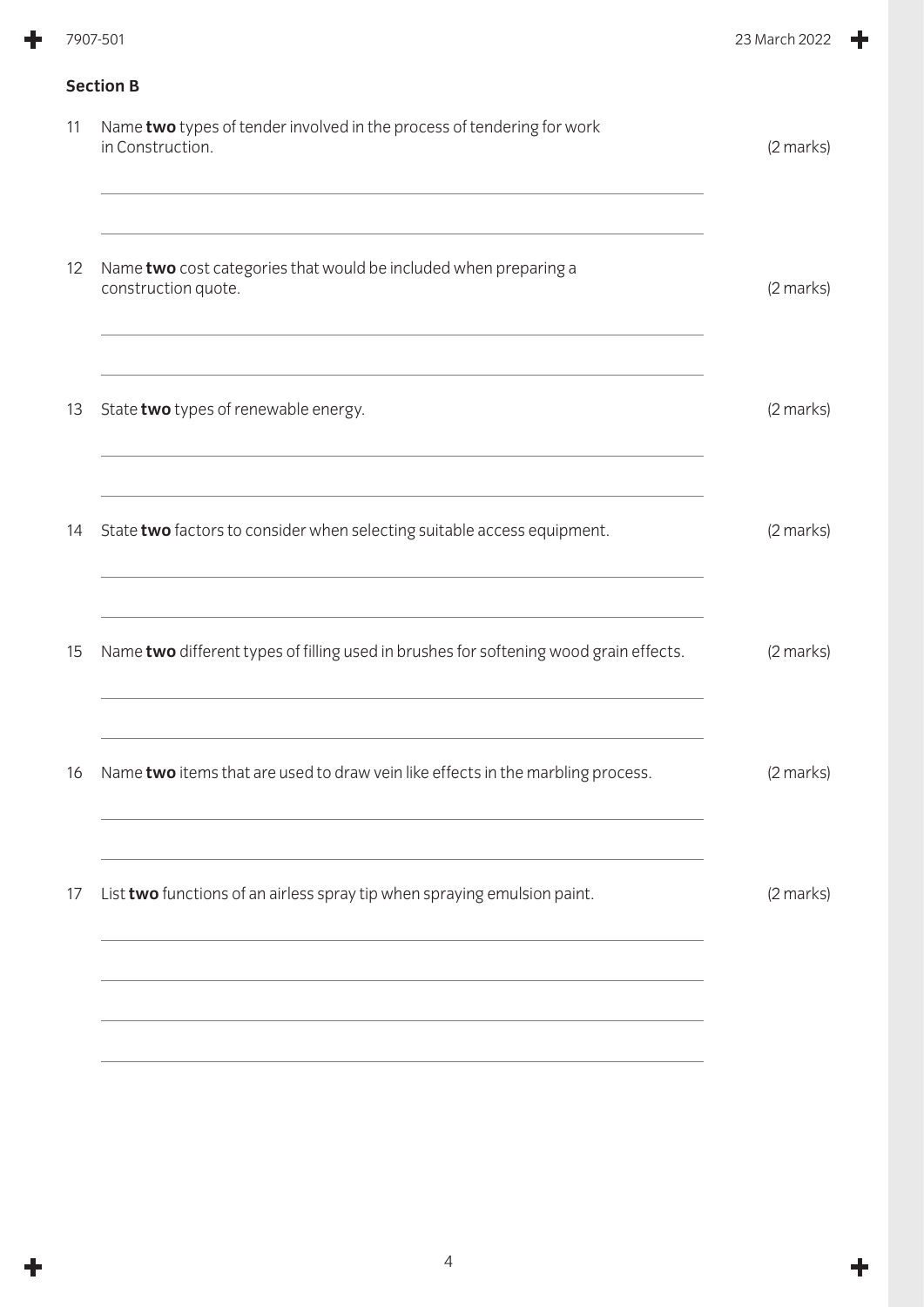|    | 7907-501                                                                                                               | 23 March 2022 |
|----|------------------------------------------------------------------------------------------------------------------------|---------------|
| 18 | Describe one equipment fault that can occur if an airless spray system is<br>set up incorrectly.                       | (2 marks)     |
| 19 | Describe the key differences between outline and detailed planning permission.                                         | (4 marks)     |
|    |                                                                                                                        |               |
| 20 | Describe two types of water harvesting/recycling systems that can be used to reduce<br>water consumption in buildings. | (4 marks)     |
|    |                                                                                                                        |               |

╋

 $\ddagger$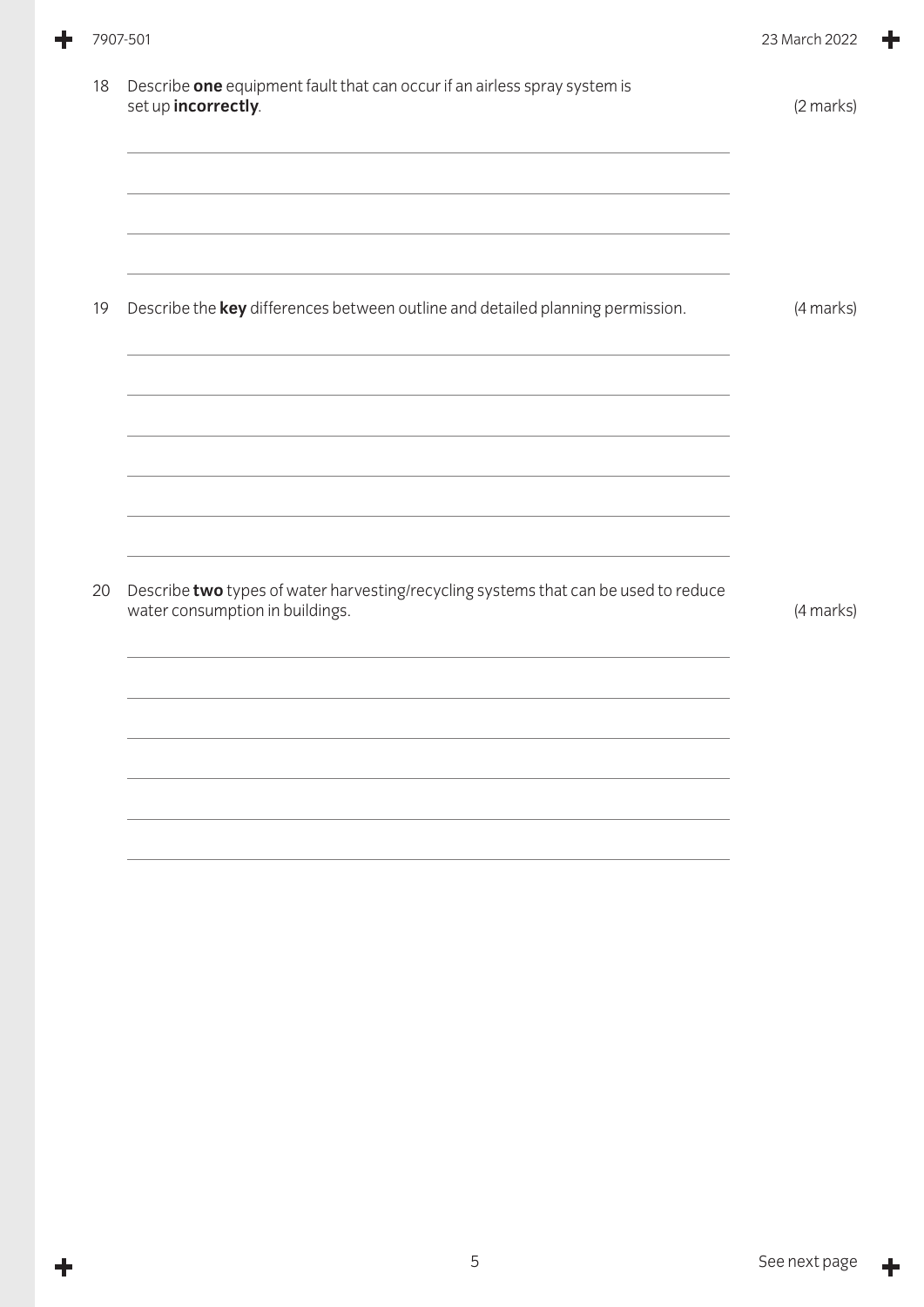|    | 7907-501 |                                                                                                                                            | 23 March 2022 |
|----|----------|--------------------------------------------------------------------------------------------------------------------------------------------|---------------|
| 21 | a)       | Explain how the height of a proprietary tower is calculated.                                                                               | (2 marks)     |
|    | b)       | Explain two ways of how the height of a proprietary tower can be increased.                                                                | (2 marks)     |
| 22 |          | Identify four application defects that can occur when applying a repeating border<br>stencil to a surface coated with vinyl matt emulsion. | (4 marks)     |
| 23 |          | Describe three processes used when applying gold leaf to flat painted wooden surface.                                                      | (6 marks)     |
|    |          |                                                                                                                                            |               |
|    |          |                                                                                                                                            |               |

 $\ddot{\phantom{1}}$ 

 $\ddagger$ 

6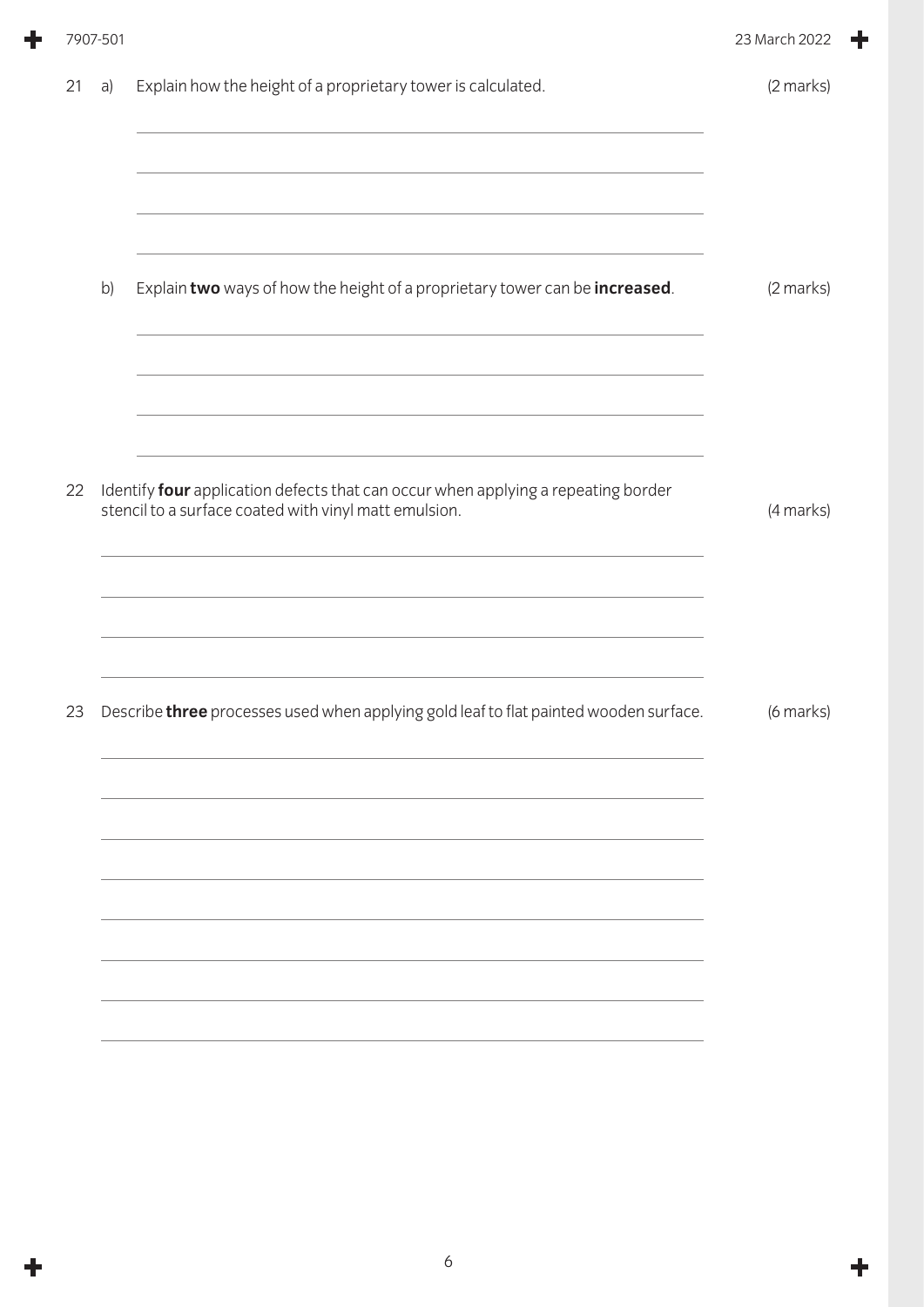24 Provide examples of the types of masking material/equipment that could be used to protect the items in table 1 during airless spraying in an office environment. (4 marks)

| <b>Items</b>                    | <b>Masking materials/equipment</b> |
|---------------------------------|------------------------------------|
| <b>Furniture</b>                |                                    |
| Ceiling and wall light fittings |                                    |
| Computer work stations          |                                    |
| Floors                          |                                    |

**Table 1**

25 Describe **three** stages of the Pressure Relief Procedure before airless spraying. (6 marks)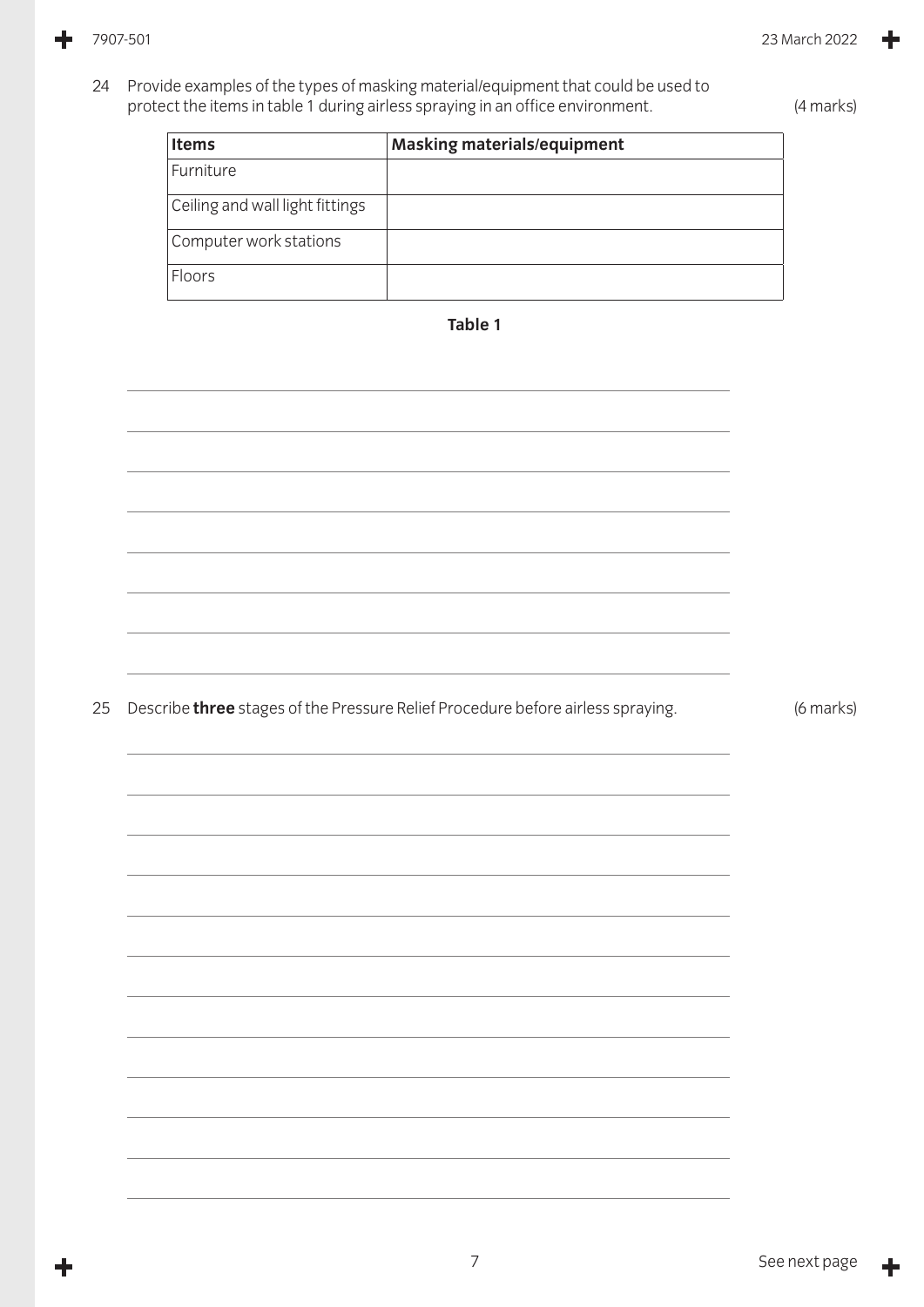- - 26 The front wall area of a large, refurbished office building, as shown in Figure 1, requires redecoration.



#### **Figure 1**

The building is located on a busy road and is unoccupied at the present time.

The building is 26 m long and 8 m high and is of a roughcast blockwork construction.

The surface has been previously painted and is in reasonable condition although there are a couple of large cracks above main entrance. There are areas of flaking paint and water staining particularly around the bottom of the wall due to a previous damp problem that has now been cured.

The wall area is to be finished with 3 coats of a smooth, water-based masonry paint. Bituminous paint is to be applied to both the plinth area as well as the cornice. All windows and doors are UPVC and glass which should be left unpainted.

Discuss **each** of the stages of work to be carried out in the redecoration of this building. (12 marks)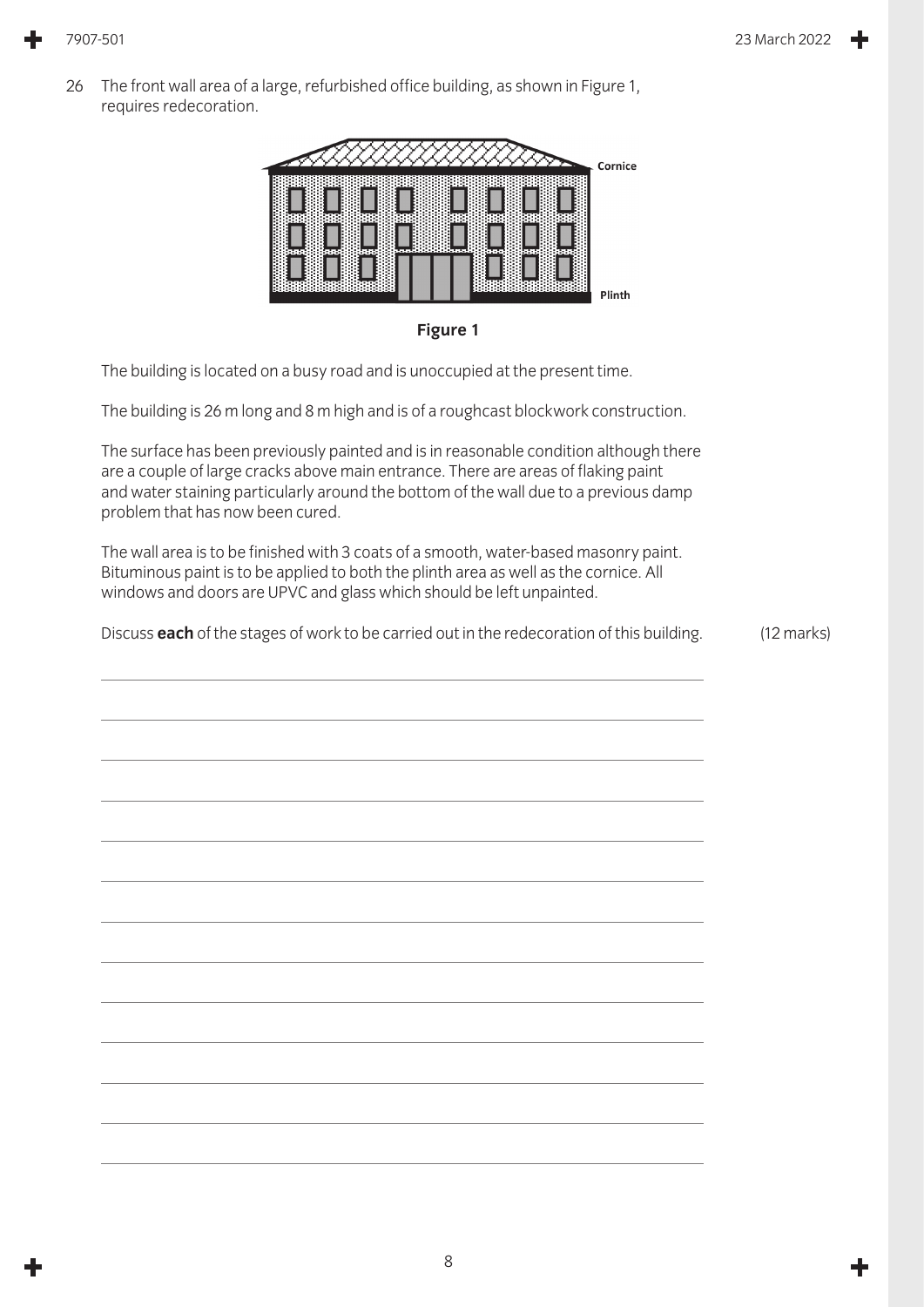| 7907-501 | 23 March 2022 |
|----------|---------------|
|          |               |

╋

|  | 7907-501 |
|--|----------|
|--|----------|

 $\ddagger$